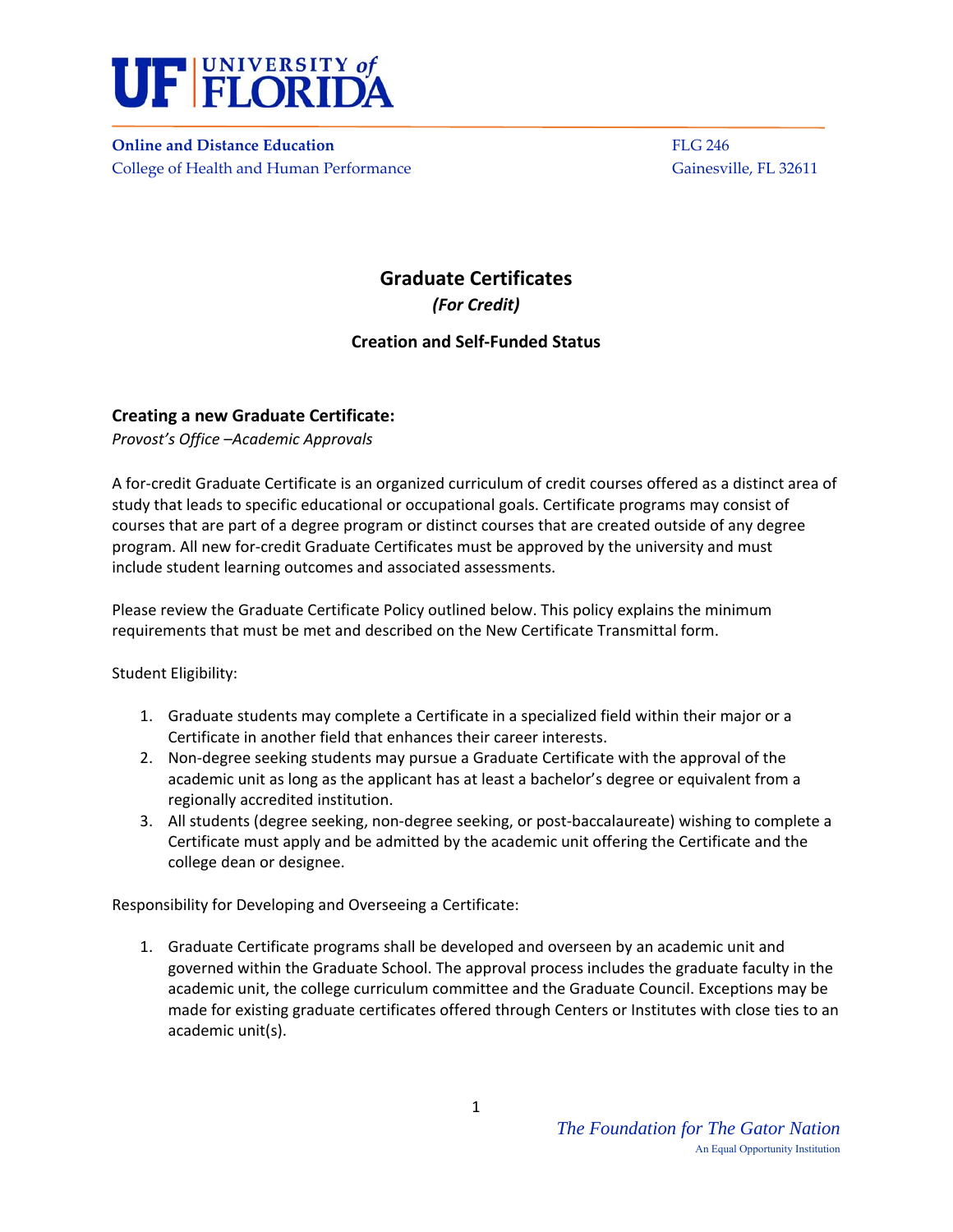- 2. Graduate Certificates must be offered through an academic unit but may be administered by campus units such as a Center or Institute that does not offer degrees or courses for academic credit.
- 3. Proposals for Graduate Certificates must include student learning outcomes and appropriate assessment methods.
- 4. Academic units are required to notify the Graduate School if their Certificate program is discontinued and to present a plan for permitting currently enrolled students to finish the program.
- 5. Changes to the number of required credits or course levels (professional to graduate) require Graduate Council approval.
- 6. Any Certificate program that has not awarded a certificate in the previous 5 years will be closed.
- 7. Academic units interested in submitting a Graduate Certificate for approval must do so through the tracking system at – www.approval.ufl.edu. You should be working with your Graduate Coordinator and Department Chair before starting this process.

Criteria for Completion of a Certificate:

- 1. A Certificate must include a minimum of 9 credits hours of academic coursework or related experiences approved by the university.
- 2. Consistent with longstanding Graduate Council policy, the only passing grades for students in a Certificate program are A, A‐, B+, B, B‐, C+, C, and S. All work used for the Graduate Certificate must meet a minimum overall 3.0 GPA (truncated). Undergraduate coursework cannot be used for a Graduate Certificate but some professional coursework may count as long as the coursework has the approval of the Graduate Council.
- 3. Coursework used for the Graduate Certificate may also be used to fulfill the requirements for the graduate degree.
- 4. Graduate Certificates may include courses that are a part of an academic program or courses created specifically for the Certificate.
- 5. The coursework used to satisfy a Certificate may not be used to count toward another Certificate or a minor.
- 6. Applicants will not be admitted into a Graduate Certificate program that has the same name as the major, concentration or minor.

Issues to Address in the Application for a Graduate Certificate:

- 1. Justification for offering the Graduate Certificate.
- 2. Non-degree students must complete their coursework for the Certificate with a 3.0 or higher GPA. Only coursework with a letter grade of B or better will transfer into a graduate program. All relevant Graduate Council policies apply to transfer of credits.
- 3. For graduate programs offering concentrations, the difference between the concentration and the Graduate Certificate must be clearly delineated on the New Certificate Transmittal Form.
- 4. Programs that currently have students pursuing a Certificate must provide a plan for transitioning their students into a Graduate Council approved Graduate Certificate.

Administrative Logistics:

1. Graduate Certificates will be awarded after successful completion of the approved Certificate program and will be posted to the academic transcript. Comments posted to the transcript will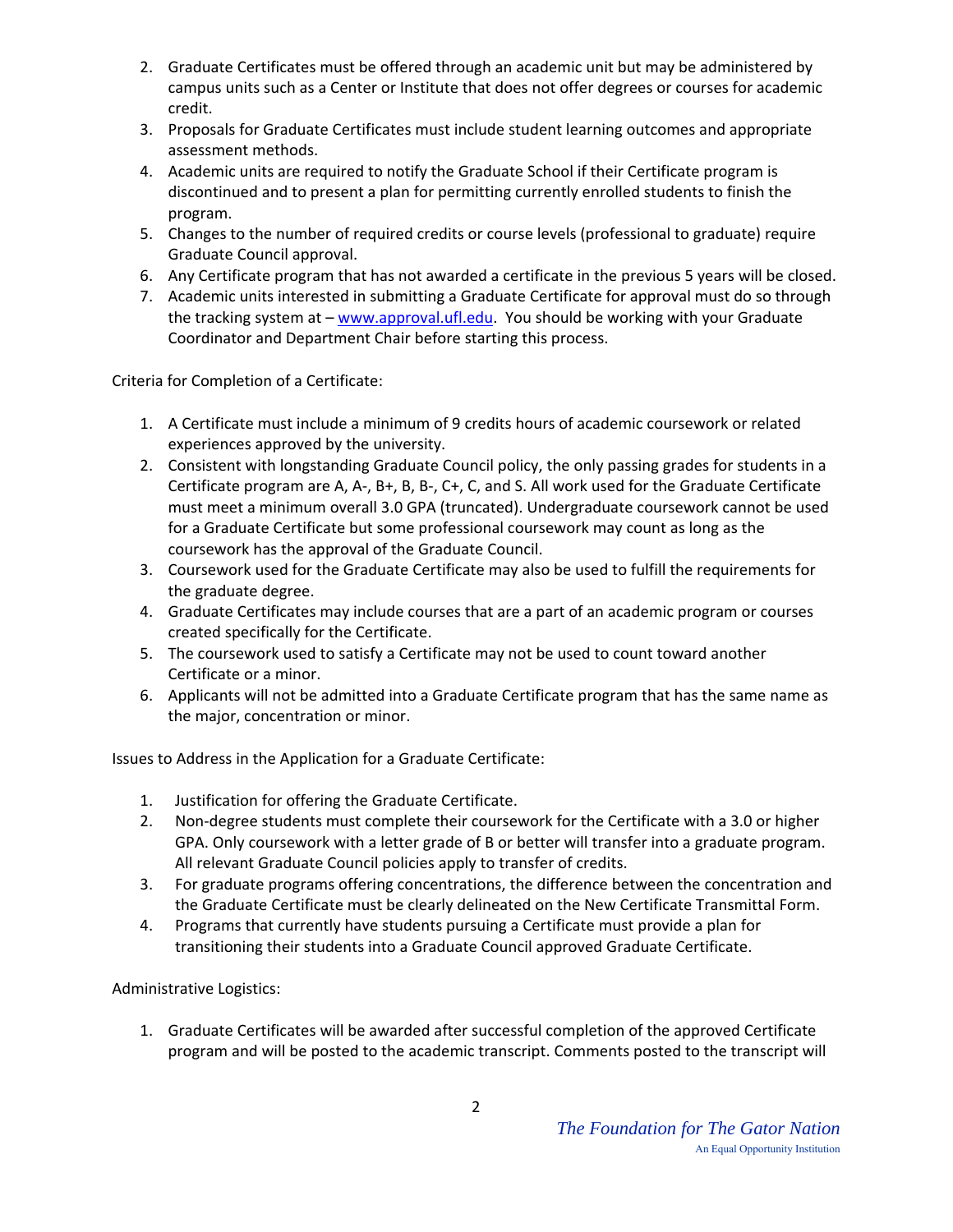be titled "Graduate Certificate in... " The Office of the Registrar will print and distribute Graduate Certificates to the recipients.

- 2. The Graduate School will maintain a list of approved Graduate Certificates. Academic Units may describe their approved Certificate programs in their Fields of Instruction in the Graduate Catalog.
- 3. Only programs of study that involve UF for-credit coursework need to seek approval through the approval system. Those programs of study, such as continuing education, may not be termed "Graduate Certificate" and may not bear the official UF seal. Such programs may issue "Certificates of Completion".
- 4. The academic unit will notify the Office of the Registrar of students admitted into a Graduate Certificate program.
- 5. Students must be registered the term that they receive the Certificate.
- 6. Students must apply to receive a Certificate by the mid‐point of their final term.
- 7. Applicants who are not enrolled in the Graduate School must register as non-degree seeking students and be admitted by the academic unit each term.
- 8. Verification of a bachelor's degree or equivalent from a regionally accredited institution is required.

Required documentation when submitting a proposal in the approvals system:

- 1. Catalog copy Catalog‐style description of the certificate, requirements for entry, requirements for completion, and a suggested semester‐by‐semester plan, prepared as a Microsoft Word document.
- 2. Support documentation Memos, emails, etc. from other units to provide evidence of the availability of courses that are required for the certificate and/or to provide evidence for support of the proposed certificate if there is clear or potential overlap or duplication of content.
- 3. Academic Assessment Plan (AAP) The plan must be submitted for approval during the first semester students are enrolled in the certificate.

## **Self‐Funded Program Status:**

Once the graduate certificate has been fully approved, you can apply for self‐funded program status. To apply for self-funded program status all courses required for the certificate would need to be offered fully online. To pursue self-funded program status, please work closely with your Graduate Coordinator, Department Chair and HHP's Online and Distance Learning office. Below are the necessary forms to start this process:

https://tnt.aa.ufl.edu/policies/#self‐funded‐approval

Application for Self‐Funded Program Status

Self‐Funded Graduate Program Budget Template